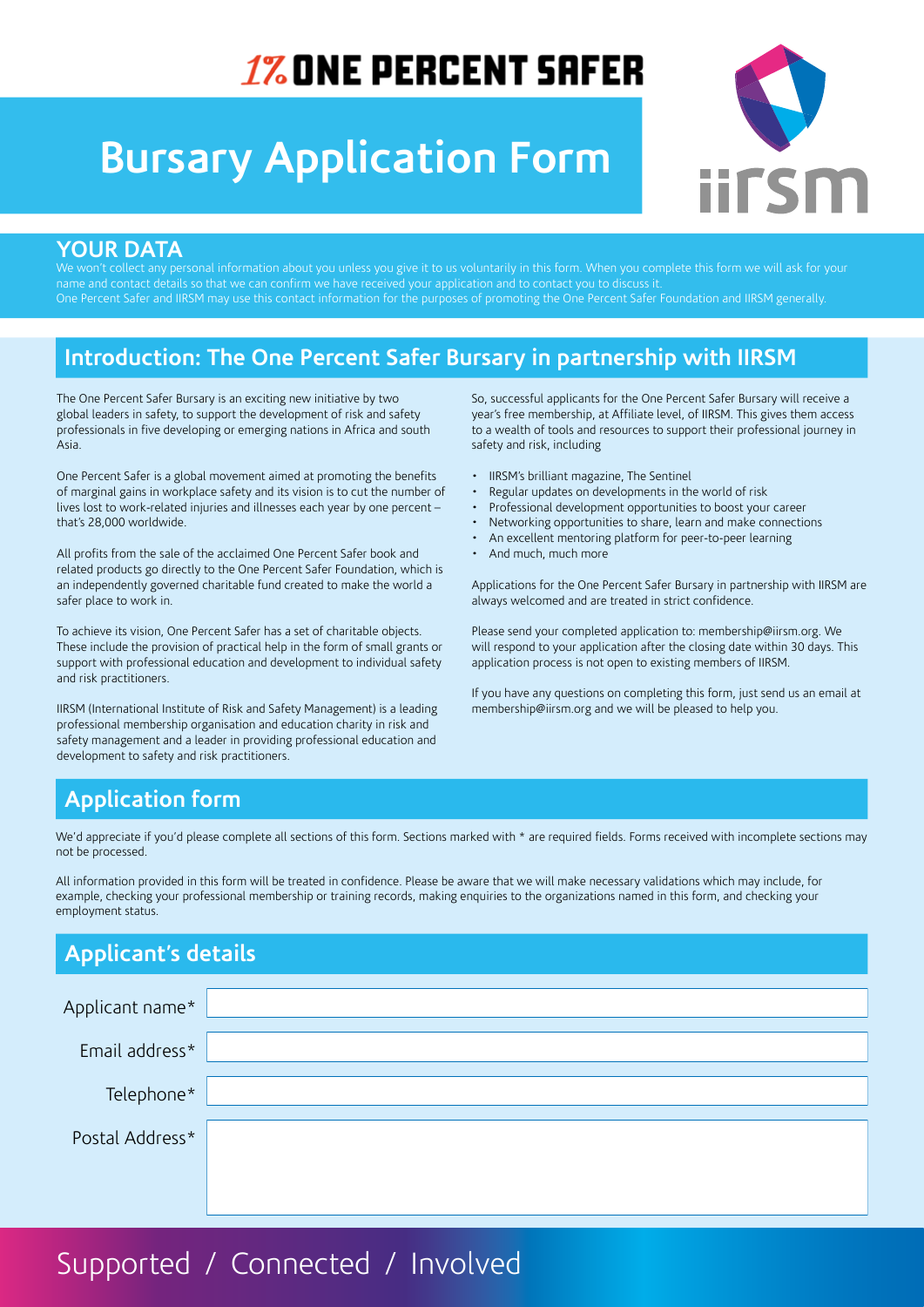## **Applicant's details** continued

Applicant's occupation\*

Membership of any professional bodies\* (Please list body and grade of membership)

Applicant's date of birth

Your most recent employer's name and address\*

Your most recent role title\*

Employment dates (for your most recent employment) \*

#### Summary of your duties in this role\*

(Maximum 250- 300 words)

# Supported / Connected / Involved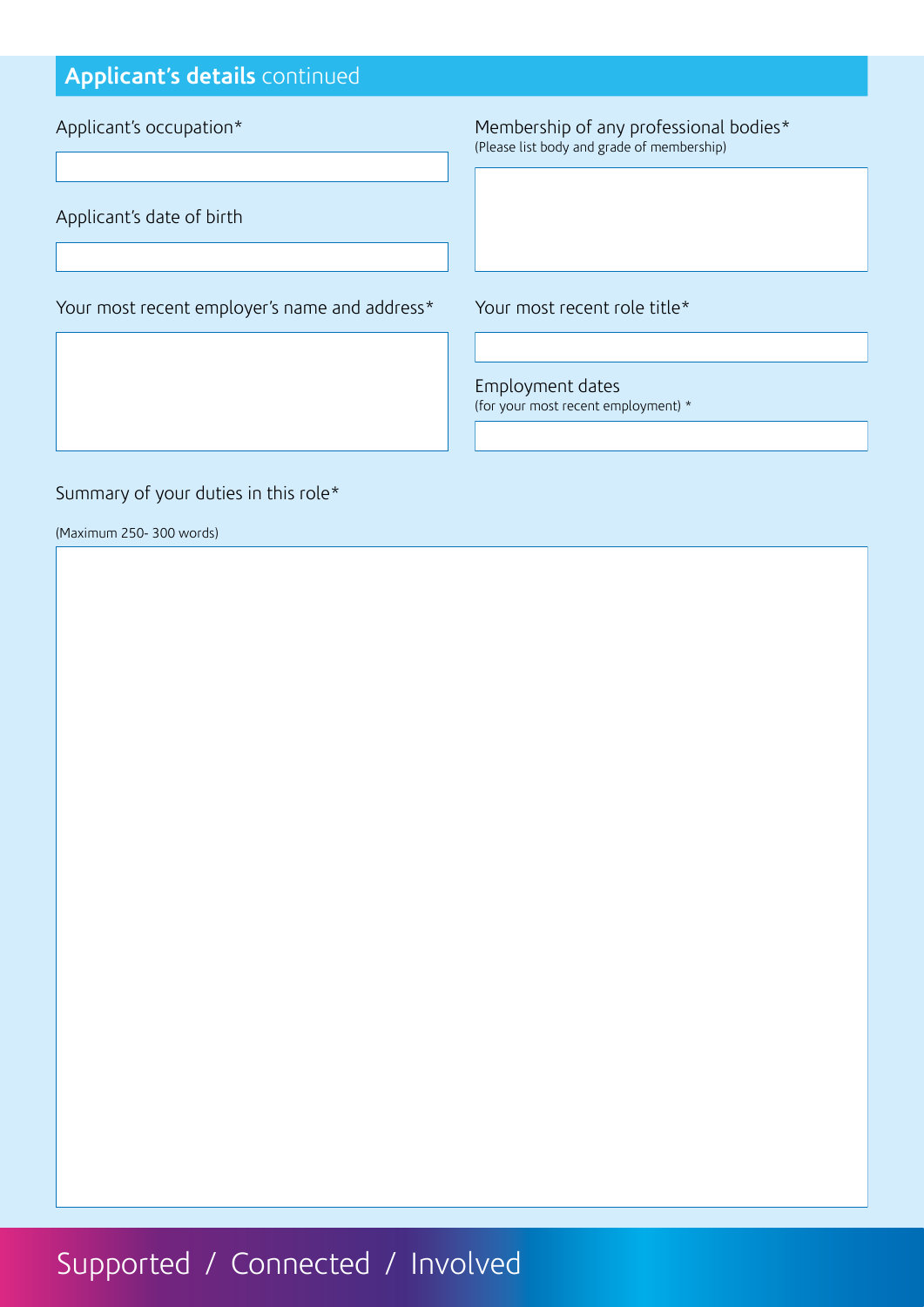## **Applicant's details** continued

| If not in work, date you became<br>unemployed in this role* | Country of residence<br>[please tick box] |  |
|-------------------------------------------------------------|-------------------------------------------|--|
|                                                             | Pakistan<br>Nigeria                       |  |
| Reason(s) for unemployment*                                 | Ghana<br>Egypt                            |  |
|                                                             | India                                     |  |

# **Support required\***

How can the One Percent Safety Foundation help you?

Please be specific in why you should be chosen for a One Percent Safer Bursary. Please include why you're committed to risk and safety management and how IIRSM membership will support your professional development (Maximum 250-300 words)

# Supported / Connected / Involved